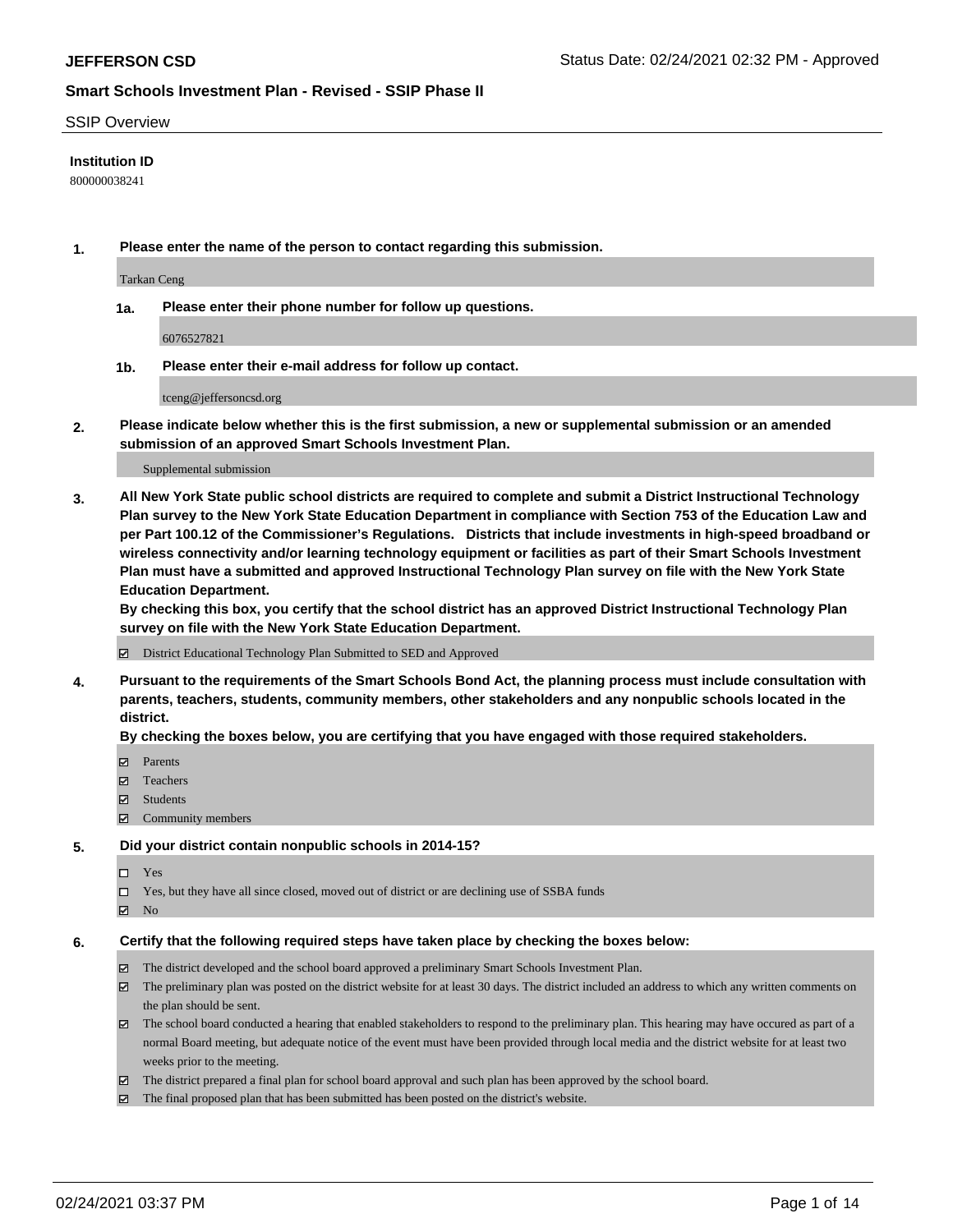SSIP Overview

**6a. Please upload the proposed Smart Schools Investment Plan (SSIP) that was posted on the district's website, along with any supporting materials. Note that this should be different than your recently submitted Educational Technology Survey. The Final SSIP, as approved by the School Board, should also be posted on the website and remain there during the course of the projects contained therein.**

Narrative\_8.13.2019.pdf FAQ\_8.13.2019.pdf

**6b. Enter the webpage address where the final Smart Schools Investment Plan is posted. The Plan should remain posted for the life of the included projects.**

www.jeffersoncs.org

**7. Please enter an estimate of the total number of students and staff that will benefit from this Smart Schools Investment Plan based on the cumulative projects submitted to date.**

260

**8. An LEA/School District may partner with one or more other LEA/School Districts to form a consortium to pool Smart Schools Bond Act funds for a project that meets all other Smart School Bond Act requirements. Each school district participating in the consortium will need to file an approved Smart Schools Investment Plan for the project and submit a signed Memorandum of Understanding that sets forth the details of the consortium including the roles of each respective district.**

 $\Box$  The district plans to participate in a consortium to partner with other school district(s) to implement a Smart Schools project.

**9. Please enter the name and 6-digit SED Code for each LEA/School District participating in the Consortium.**

| <b>Partner LEA/District</b> | <b>ISED BEDS Code</b> |
|-----------------------------|-----------------------|
| (No Response)               | (No Response)         |

**10. Please upload a signed Memorandum of Understanding with all of the participating Consortium partners.**

(No Response)

**11. Your district's Smart Schools Bond Act Allocation is:**

\$284,092

**12. Final 2014-15 BEDS Enrollment to calculate Nonpublic Sharing Requirement**

|            | <b>Public Enrollment</b> | Nonpublic Enrollment | 'Total Enrollment | l Nonpublic Percentage |
|------------|--------------------------|----------------------|-------------------|------------------------|
| Enrollment | 283                      |                      | 283.00            | 0.00                   |

**13. This table compares each category budget total, as entered in that category's page, to the total expenditures listed in the category's expenditure table. Any discrepancies between the two must be resolved before submission.**

|                                                 | Sub-Allocations | <b>Expenditure Totals</b> | <b>Difference</b> |
|-------------------------------------------------|-----------------|---------------------------|-------------------|
| School Connectivity                             | 0.00            | 0.00                      | 0.00              |
| Connectivity Projects for<br><b>Communities</b> | 0.00            | 0.00                      | 0.00              |
| <b>Classroom Technology</b>                     | 58,531.00       | 58,531.00                 | 0.00              |
| Pre-Kindergarten Classrooms                     | 0.00            | 0.00                      | 0.00              |
| Replace Transportable<br>Classrooms             | 0.00            | 0.00                      | 0.00              |
| High-Tech Security Features                     | 0.00            | 0.00                      | 0.00              |
| Nonpublic Loan                                  | 0.00            | 0.00                      | 0.00              |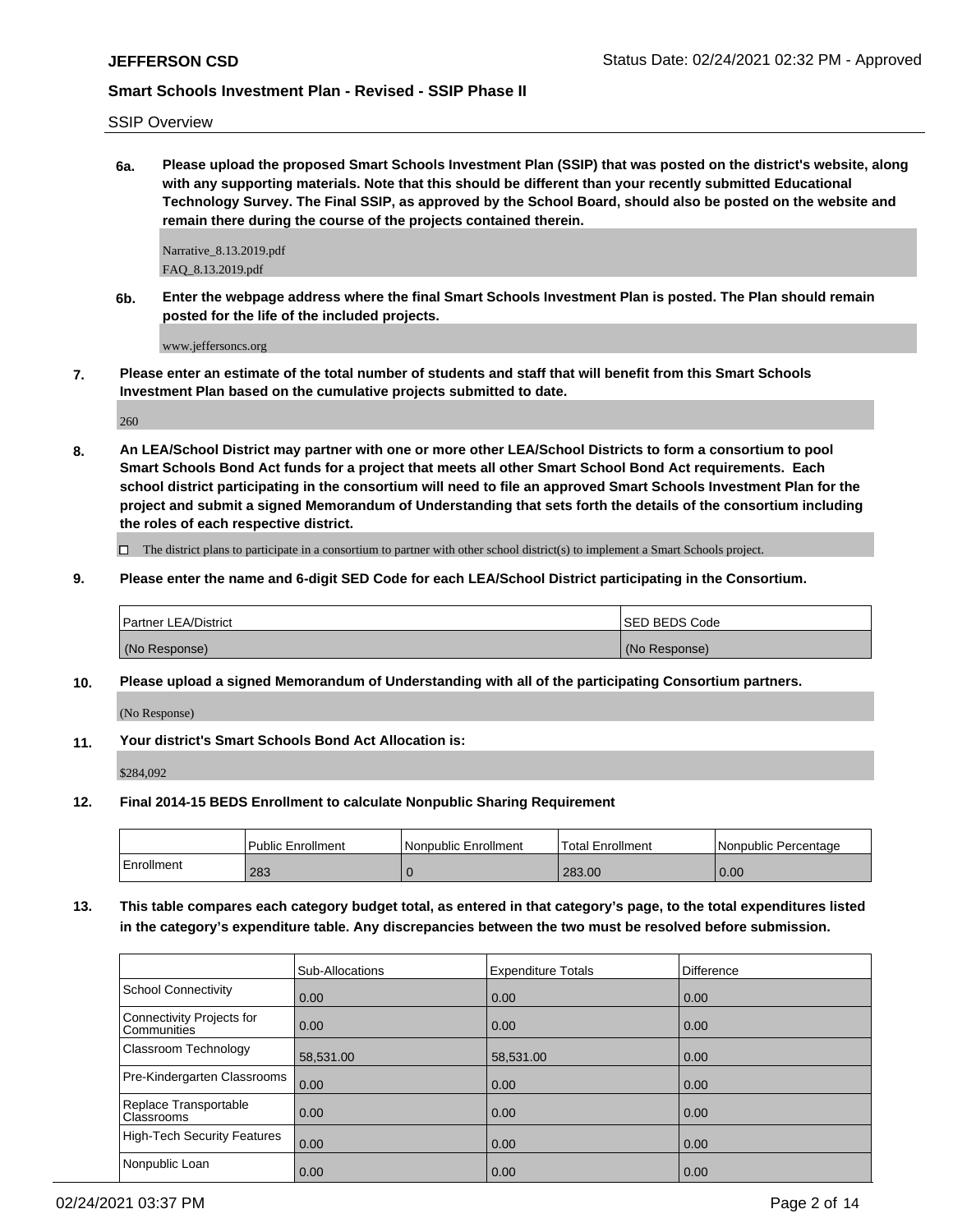# SSIP Overview

|         | Sub-Allocations | Totals<br>Expenditure | Difference |
|---------|-----------------|-----------------------|------------|
| Totals: | 58,531          | 58,531                | 0          |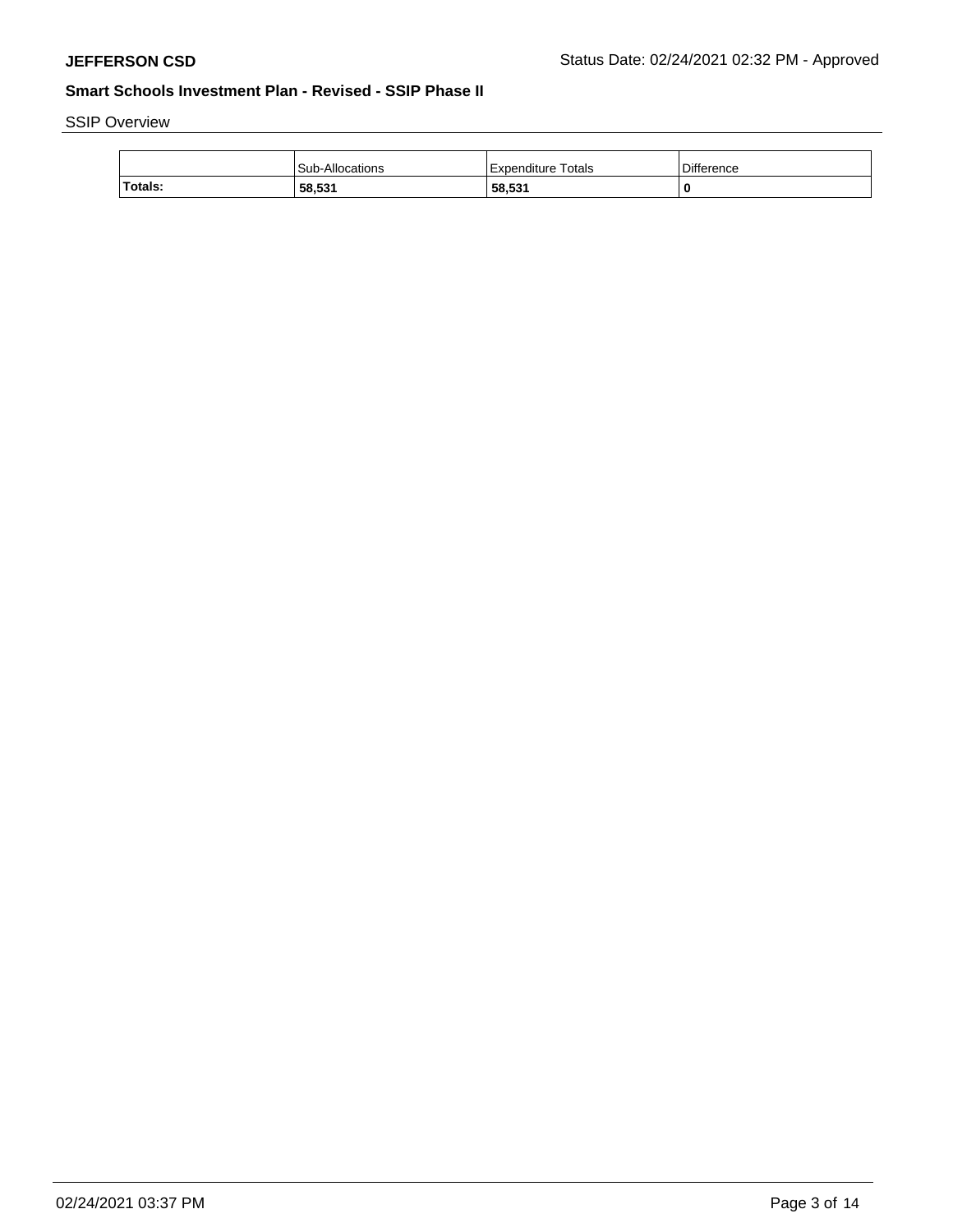School Connectivity

- **1. In order for students and faculty to receive the maximum benefit from the technology made available under the Smart Schools Bond Act, their school buildings must possess sufficient connectivity infrastructure to ensure that devices can be used during the school day. Smart Schools Investment Plans must demonstrate that:**
	- **• sufficient infrastructure that meets the Federal Communications Commission's 100 Mbps per 1,000 students standard currently exists in the buildings where new devices will be deployed, or**
	- **• is a planned use of a portion of Smart Schools Bond Act funds, or**
	- **• is under development through another funding source.**

**Smart Schools Bond Act funds used for technology infrastructure or classroom technology investments must increase the number of school buildings that meet or exceed the minimum speed standard of 100 Mbps per 1,000 students and staff within 12 months. This standard may be met on either a contracted 24/7 firm service or a "burstable" capability. If the standard is met under the burstable criteria, it must be:**

**1. Specifically codified in a service contract with a provider, and**

**2. Guaranteed to be available to all students and devices as needed, particularly during periods of high demand, such as computer-based testing (CBT) periods.**

**Please describe how your district already meets or is planning to meet this standard within 12 months of plan submission.**

(No Response)

**1a. If a district believes that it will be impossible to meet this standard within 12 months, it may apply for a waiver of this requirement, as described on the Smart Schools website. The waiver must be filed and approved by SED prior to submitting this survey.**

 $\Box$  By checking this box, you are certifying that the school district has an approved waiver of this requirement on file with the New York State Education Department.

**2. Connectivity Speed Calculator (Required). If the district currently meets the required speed, enter "Currently Met" in the last box: Expected Date When Required Speed Will be Met.**

|                  | l Number of     | Required Speed | Current Speed in | Expected Speed | Expected Date                        |
|------------------|-----------------|----------------|------------------|----------------|--------------------------------------|
|                  | <b>Students</b> | In Mbps        | Mbps             | to be Attained | When Required                        |
|                  |                 |                |                  |                | Within 12 Months 1Speed Will be Met1 |
| Calculated Speed | (No Response)   | 0.00           | (No Response)    | (No Response)  | l (No Response)                      |

**3. Describe how you intend to use Smart Schools Bond Act funds for high-speed broadband and/or wireless connectivity projects in school buildings.**

(No Response)

**4. Describe the linkage between the district's District Instructional Technology Plan and how the proposed projects will improve teaching and learning. (There should be a link between your response to this question and your responses to Question 1 in Section IV - NYSED Initiatives Alignment: "Explain how the district use of instructional technology will serve as a part of a comprehensive and sustained effort to support rigorous academic standards attainment and performance improvement for students."** 

**Your answer should also align with your answers to the questions in Section II - Strategic Technology Planning and the associated Action Steps in Section III - Action Plan.)**

(No Response)

**5. If the district wishes to have students and staff access the Internet from wireless devices within the school building, or in close proximity to it, it must first ensure that it has a robust Wi-Fi network in place that has sufficient bandwidth to meet user demand.**

**Please describe how you have quantified this demand and how you plan to meet this demand.**

(No Response)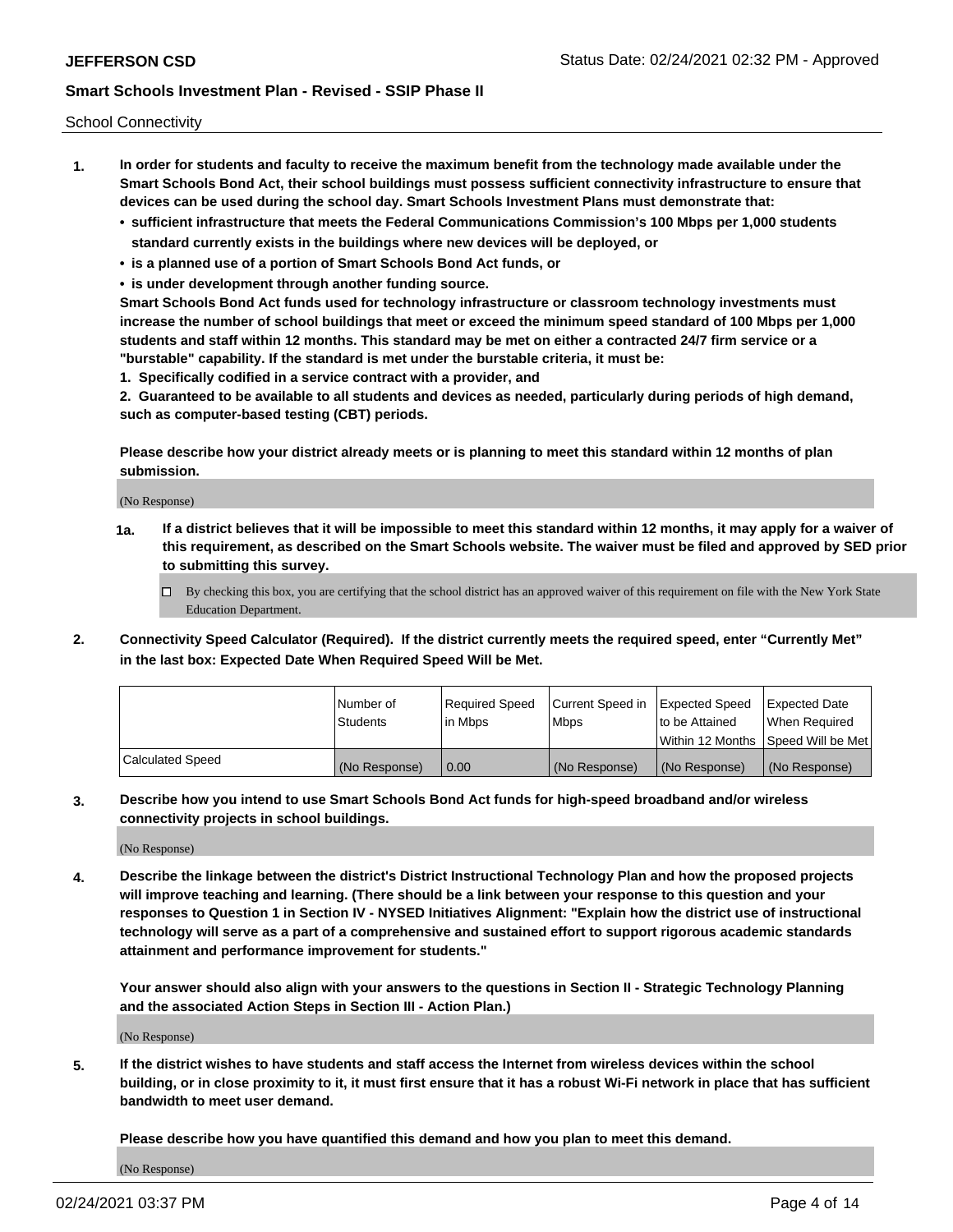School Connectivity

**6. Smart Schools plans with any expenditures in the School Connectivity category require a project number from the Office of Facilities Planning. Districts must submit an SSBA LOI and receive project numbers prior to submitting the SSIP. As indicated on the LOI, some projects may be eligible for a streamlined review and will not require a building permit.**

**Please indicate on a separate row each project number given to you by the Office of Facilities Planning.**

| Project Number |  |
|----------------|--|
| (No Response)  |  |

**7. Certain high-tech security and connectivity infrastructure projects may be eligible for an expedited review process as determined by the Office of Facilities Planning.**

### **Was your project deemed eligible for streamlined review?**

(No Response)

### **8. Include the name and license number of the architect or engineer of record.**

| Name          | License Number |
|---------------|----------------|
| (No Response) | (No Response)  |

### **9. Public Expenditures – Loanable (Counts toward the nonpublic loan calculation)**

| Select the allowable expenditure type.<br>Repeat to add another item under each type. | <b>PUBLIC</b> Items to be<br>l Purchased | Quantity         | l Cost Per Item  | <b>Total Cost</b> |
|---------------------------------------------------------------------------------------|------------------------------------------|------------------|------------------|-------------------|
| (No Response)                                                                         | (No Response)                            | (No<br>Response) | (No<br>Response) | 0.00              |
|                                                                                       |                                          | 0                | 0.00             |                   |

## **10. Public Expenditures – Non-Loanable (Does not count toward nonpublic loan calculation)**

| Select the allowable expenditure<br>type.<br>Repeat to add another item under<br>each type. | <b>PUBLIC</b> Items to be purchased | Quantity      | Cost per Item | <b>Total Cost</b> |
|---------------------------------------------------------------------------------------------|-------------------------------------|---------------|---------------|-------------------|
| (No Response)                                                                               | (No Response)                       | (No Response) | (No Response) | 0.00              |
|                                                                                             |                                     |               | 0.00          |                   |

#### **11. Final 2014-15 BEDS Enrollment to calculate Nonpublic Sharing Requirement (no changes allowed.)**

|            | Public Enrollment | <b>Nonpublic Enrollment</b> | Total Enrollment | l Nonpublic Percentage |
|------------|-------------------|-----------------------------|------------------|------------------------|
| Enrollment | 283               |                             | 283.00           | 0.00                   |

### **12. Total Public Budget - Loanable (Counts toward the nonpublic loan calculation)**

|                                                      | Public Allocations | <b>Estimated Nonpublic Loan</b><br>Amount | Estimated Total Sub-Allocations |
|------------------------------------------------------|--------------------|-------------------------------------------|---------------------------------|
| Network/Access Costs                                 | (No Response)      | 0.00                                      | 0.00                            |
| School Internal Connections and<br><b>Components</b> | (No Response)      | 0.00                                      | 0.00                            |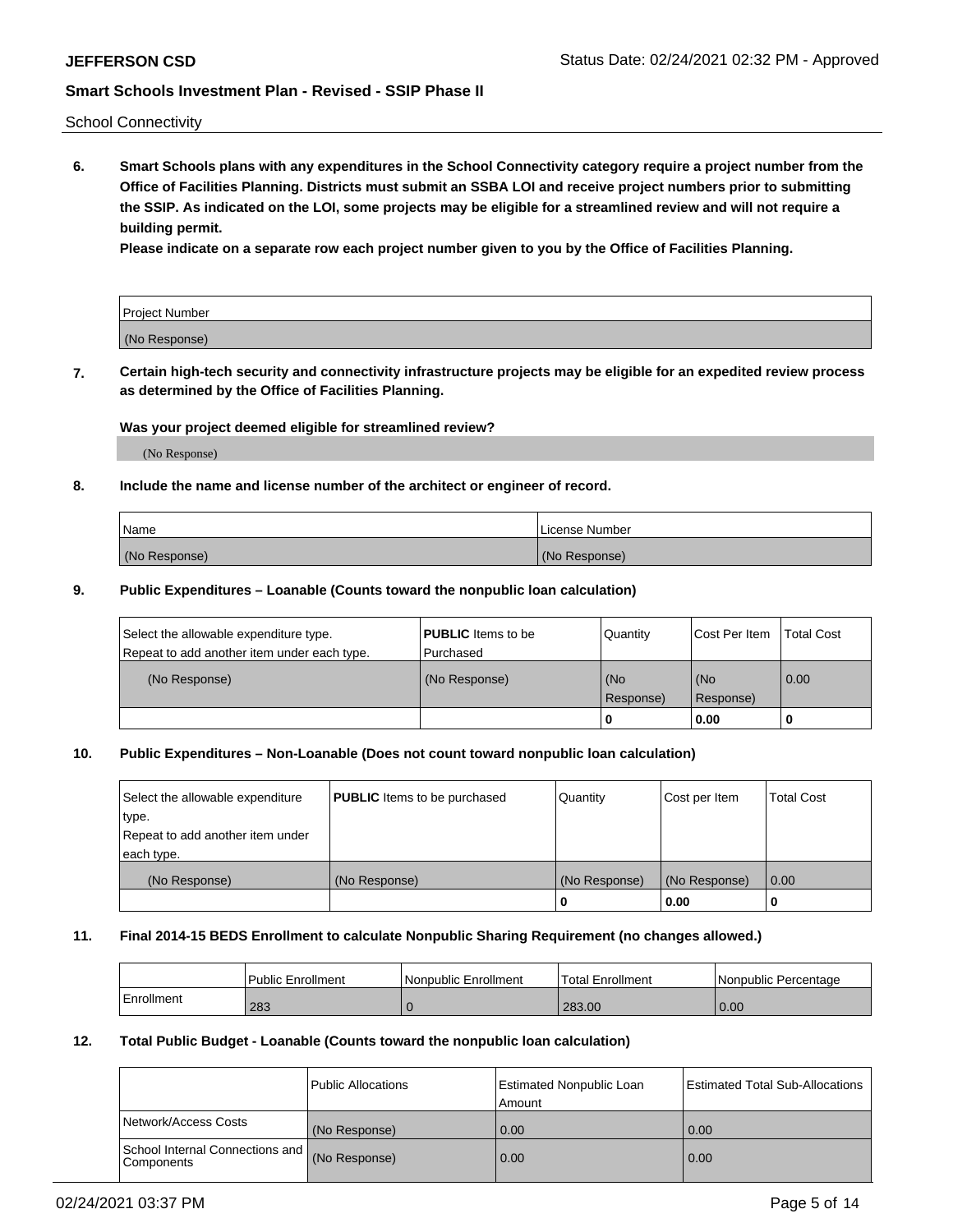School Connectivity

|              | Public Allocations | Estimated Nonpublic Loan<br>l Amount | <b>Estimated Total Sub-Allocations</b> |
|--------------|--------------------|--------------------------------------|----------------------------------------|
| <b>Other</b> | (No Response)      | 0.00                                 | 0.00                                   |
| Totals:      | 0.00               | 0                                    | 0                                      |

## **13. Total Public Budget – Non-Loanable (Does not count toward the nonpublic loan calculation)**

|                                                   | Sub-<br>Allocation |
|---------------------------------------------------|--------------------|
| Network/Access Costs                              | (No Response)      |
| <b>Outside Plant Costs</b>                        | (No Response)      |
| <b>School Internal Connections and Components</b> | (No Response)      |
| <b>Professional Services</b>                      | (No Response)      |
| Testing                                           | (No Response)      |
| <b>Other Upfront Costs</b>                        | (No Response)      |
| <b>Other Costs</b>                                | (No Response)      |
| Totals:                                           | 0.00               |

## **14. School Connectivity Totals**

|                          | Total Sub-Allocations |
|--------------------------|-----------------------|
| Total Loanable Items     | 0.00                  |
| Total Non-Ioanable Items | 0.00                  |
| Totals:                  | 0                     |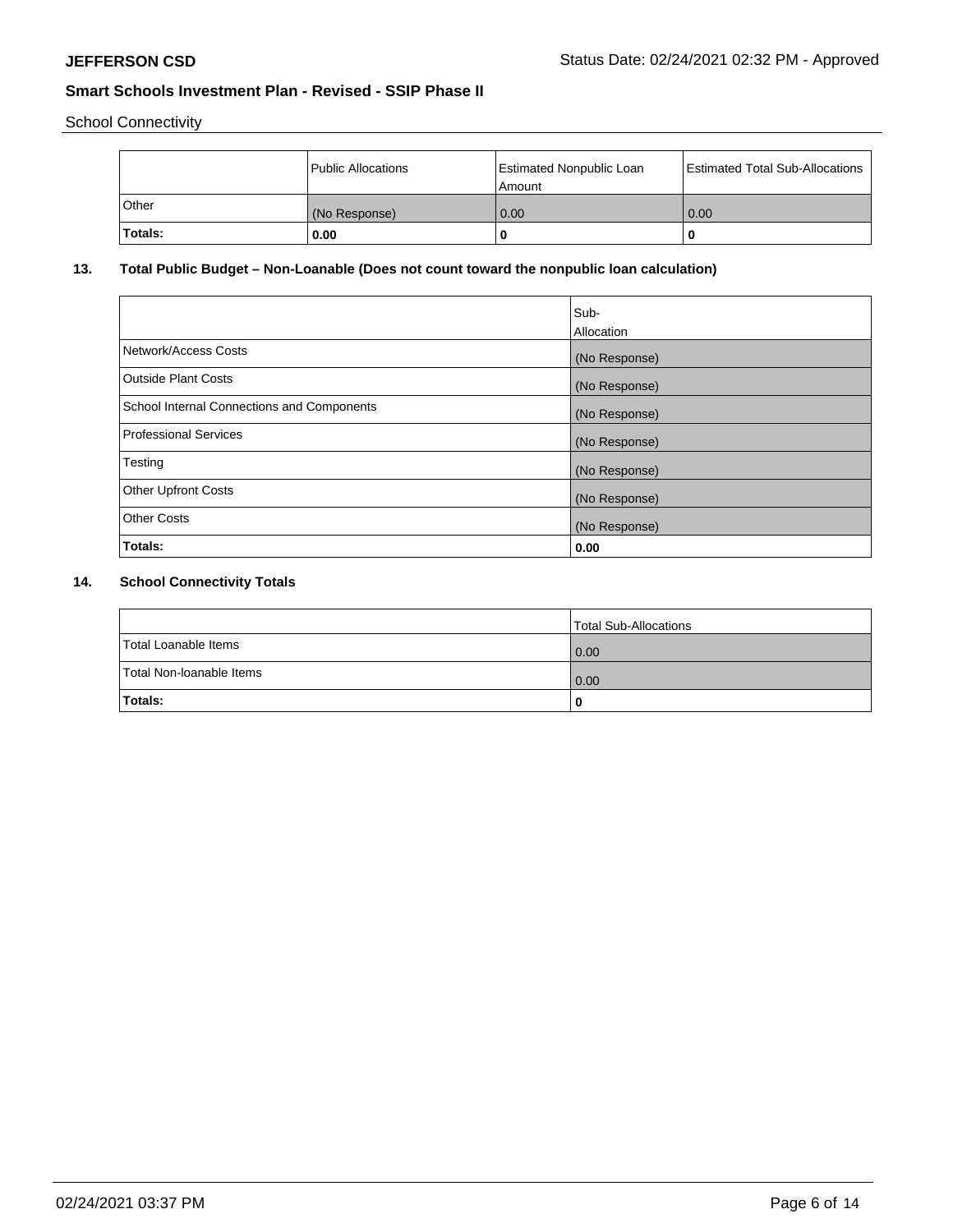Community Connectivity (Broadband and Wireless)

**1. Describe how you intend to use Smart Schools Bond Act funds for high-speed broadband and/or wireless connectivity projects in the community.**

(No Response)

**2. Please describe how the proposed project(s) will promote student achievement and increase student and/or staff access to the Internet in a manner that enhances student learning and/or instruction outside of the school day and/or school building.**

(No Response)

**3. Community connectivity projects must comply with all the necessary local building codes and regulations (building and related permits are not required prior to plan submission).**

 $\Box$  I certify that we will comply with all the necessary local building codes and regulations.

**4. Please describe the physical location of the proposed investment.**

(No Response)

**5. Please provide the initial list of partners participating in the Community Connectivity Broadband Project, along with their Federal Tax Identification (Employer Identification) number.**

| <b>Project Partners</b> | l Federal ID # |
|-------------------------|----------------|
| (No Response)           | (No Response)  |

**6. Please detail the type, quantity, per unit cost and total cost of the eligible items under each sub-category.**

| Select the allowable expenditure | Item to be purchased | Quantity      | Cost per Item | <b>Total Cost</b> |
|----------------------------------|----------------------|---------------|---------------|-------------------|
| type.                            |                      |               |               |                   |
| Repeat to add another item under |                      |               |               |                   |
| each type.                       |                      |               |               |                   |
| (No Response)                    | (No Response)        | (No Response) | (No Response) | 0.00              |
|                                  |                      | o             | 0.00          |                   |

**7. If you are submitting an allocation for Community Connectivity, complete this table.**

**Note that the calculated Total at the bottom of the table must equal the Total allocation for this category that you entered in the SSIP Overview overall budget.**

|                                    | Sub-Allocation |
|------------------------------------|----------------|
| Network/Access Costs               | (No Response)  |
| Outside Plant Costs                | (No Response)  |
| <b>Tower Costs</b>                 | (No Response)  |
| <b>Customer Premises Equipment</b> | (No Response)  |
| <b>Professional Services</b>       | (No Response)  |
| Testing                            | (No Response)  |
| <b>Other Upfront Costs</b>         | (No Response)  |
| <b>Other Costs</b>                 | (No Response)  |
| Totals:                            | 0.00           |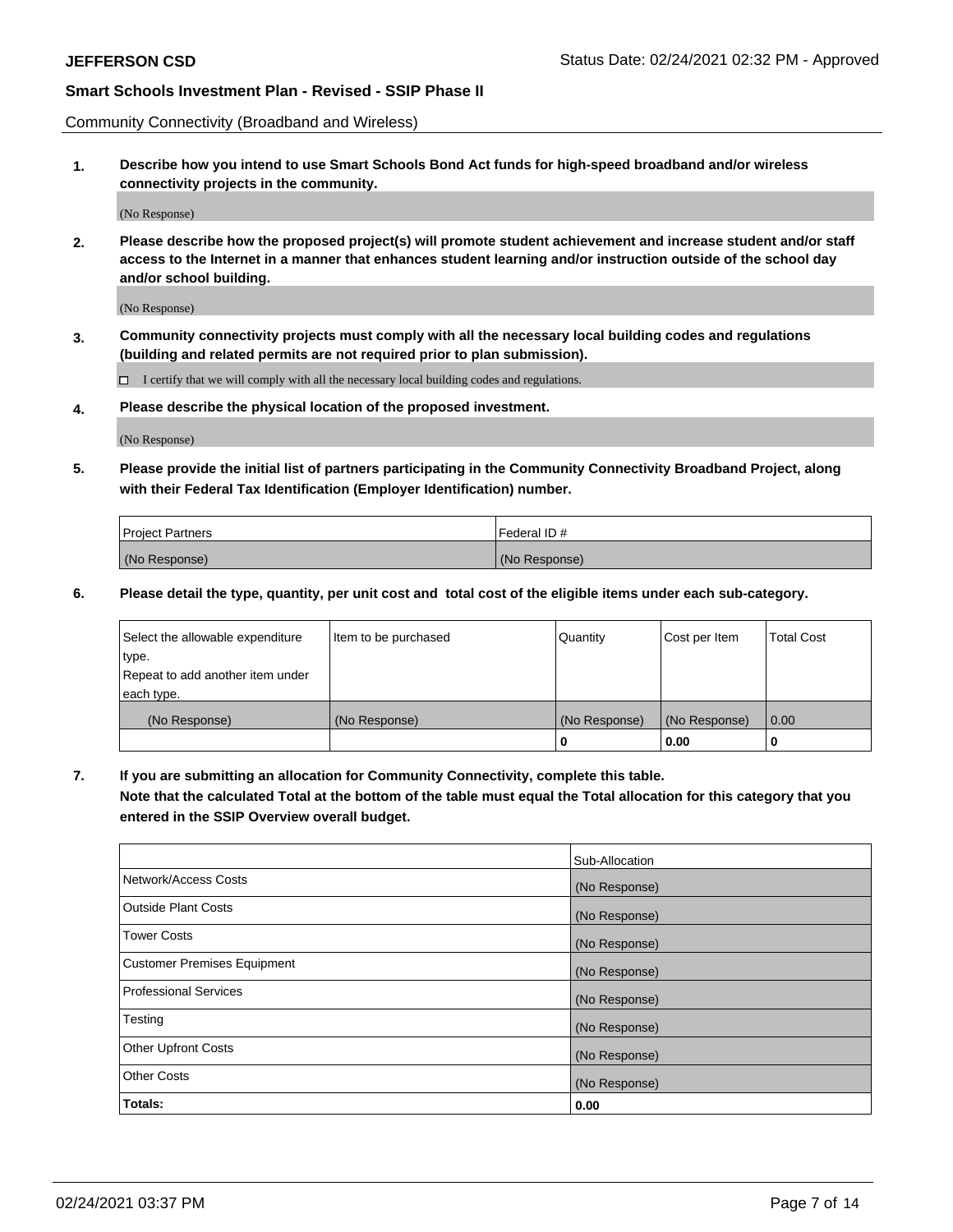### Classroom Learning Technology

**1. In order for students and faculty to receive the maximum benefit from the technology made available under the Smart Schools Bond Act, their school buildings must possess sufficient connectivity infrastructure to ensure that devices can be used during the school day. Smart Schools Investment Plans must demonstrate that sufficient infrastructure that meets the Federal Communications Commission's 100 Mbps per 1,000 students standard currently exists in the buildings where new devices will be deployed, or is a planned use of a portion of Smart Schools Bond Act funds, or is under development through another funding source. Smart Schools Bond Act funds used for technology infrastructure or classroom technology investments must increase the number of school buildings that meet or exceed the minimum speed standard of 100 Mbps per 1,000 students and staff within 12 months. This standard may be met on either a contracted 24/7 firm service or a "burstable" capability. If the standard is met under the burstable criteria, it must be: 1. Specifically codified in a service contract with a provider, and**

**2. Guaranteed to be available to all students and devices as needed, particularly during periods of high demand, such as computer-based testing (CBT) periods.**

**Please describe how your district already meets or is planning to meet this standard within 12 months of plan submission.**

We have a Gigabyte connection through our RIC (Broome Tioga BOCES).It's rated 1 Gbps

- **1a. If a district believes that it will be impossible to meet this standard within 12 months, it may apply for a waiver of this requirement, as described on the Smart Schools website. The waiver must be filed and approved by SED prior to submitting this survey.**
	- By checking this box, you are certifying that the school district has an approved waiver of this requirement on file with the New York State Education Department.
- **2. Connectivity Speed Calculator (Required). If the district currently meets the required speed, enter "Currently Met" in the last box: Expected Date When Required Speed Will be Met.**

|                         | l Number of     | Required Speed | Current Speed in | <b>Expected Speed</b> | <b>Expected Date</b>                    |
|-------------------------|-----------------|----------------|------------------|-----------------------|-----------------------------------------|
|                         | <b>Students</b> | In Mbps        | Mbps             | to be Attained        | When Required                           |
|                         |                 |                |                  |                       | l Within 12 Months ISpeed Will be Met l |
| <b>Calculated Speed</b> | 200             | 20.00          | 1000             | 1000                  | current                                 |

**3. If the district wishes to have students and staff access the Internet from wireless devices within the school building, or in close proximity to it, it must first ensure that it has a robust Wi-Fi network in place that has sufficient bandwidth to meet user demand.**

**Please describe how you have quantified this demand and how you plan to meet this demand.**

We have seen a rapid increase in the use of mobile technology in the district over the last several years.Classes are currently utilizing google docs and google classroom as part of their everyday instruction in grades 3-12.Our technology plan calls for the use of various apps improve ELA and Math test scores.Additionally, we are currently moving toward online testing for the grades 3-8 testing and high school regents' exams. With this in mind, we upgraded our infrastructure under the guidance of our Regional Information System (Broom Tioga BOCES) as part of our initial Smart Schools Investment Plan which was approved in June of 2017. Through this plan, we were able to upgrade our infrastructure with industry standard gigabyte switches and a controller based central WIFI system throughout the building.

**4. All New York State public school districts are required to complete and submit an Instructional Technology Plan survey to the New York State Education Department in compliance with Section 753 of the Education Law and per Part 100.12 of the Commissioner's Regulations.**

**Districts that include educational technology purchases as part of their Smart Schools Investment Plan must have a submitted and approved Instructional Technology Plan survey on file with the New York State Education Department.**

 $\boxtimes$  By checking this box, you are certifying that the school district has an approved Instructional Technology Plan survey on file with the New York State Education Department.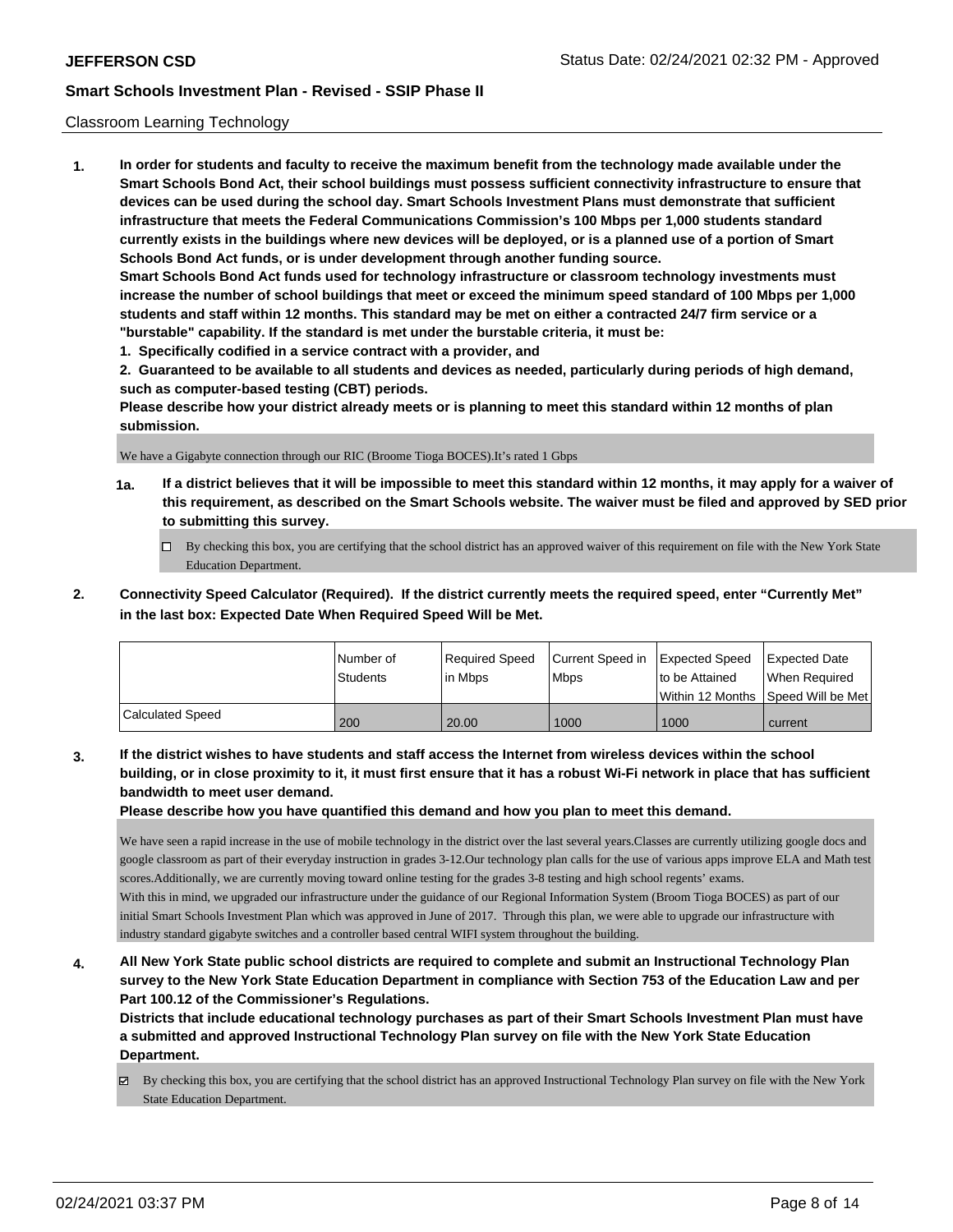### Classroom Learning Technology

## **5. Describe the devices you intend to purchase and their compatibility with existing or planned platforms or systems. Specifically address the adequacy of each facility's electrical, HVAC and other infrastructure necessary to install and support the operation of the planned technology.**

**Mobile Devices:** The district will be purchasing Chromebooks for students in grades 3-12 as part of our one-to-one initiative. These devices will be compatible with the district's enterprise grade Wi-Fi system and will make use of Google Apps for Education which includes Google Classroom, Gmail, Drive, Calendar, Vault, Docs, Sheets, Slides, and Sites. All students, faculty, and staff have Google Education Accounts. **Interactive Projectors:** The district will be purchasing 4 Epson Interactive Projectors to compliment current district classroom technology for multimedia presentations and interactive lessons. Every classroom and instructional space have network/internet access. **Desktop Computers (Computer Lab)**: The district will be purchasing desktop computers to replace aging classroom computers. All the classrooms have the necessary space and network ports to support these devices.

**SONY HD Camcorder:** The district will be purchasing a business grade video camera to record various athletic events and student performances.

- **6. Describe how the proposed technology purchases will:**
	- **> enhance differentiated instruction;**
	- **> expand student learning inside and outside the classroom;**
	- **> benefit students with disabilities and English language learners; and**
	- **> contribute to the reduction of other learning gaps that have been identified within the district.**

**The expectation is that districts will place a priority on addressing the needs of students who struggle to succeed in a rigorous curriculum. Responses in this section should specifically address this concern and align with the district's Instructional Technology Plan (in particular Question 2 of E. Curriculum and Instruction: "Does the district's instructional technology plan address the needs of students with disabilities to ensure equitable access to instruction, materials and assessments?" and Question 3 of the same section: "Does the district's instructional technology plan address the provision of assistive technology specifically for students with disabilities to ensure access to and participation in the general curriculum?")**

**In addition, describe how the district ensures equitable access to instruction, materials and assessments and participation in the general curriculum for both SWD and English Language Learners/Multilingual Learners (ELL/MLL) students.**

As stated in the Technology Plan, in 2015, the district was identified as a Focus district targeting a need for improvement in 3-8 ELA and math as well as a need for improvement in 9-12 English reading and writing skills. The Chromebooks will provide the students with ready access to on line apps such as FasttMath, the Readworks program for grades 3-8 ELA and grades 9-12 English. Through these programs and other Google Apps such as ReadWrite, Docs, Forms, and Sites, students will be able to differentiate the way they read, write and explore the exchange of ideas and information in an online setting. Teachers will be able to create content through online forms, classrooms and instructional sites that will enable them to embed instructional videos and documents to help students with the content. The online content will provide a platform for student learning which will extend beyond the normal classroom setting since the students will have the materials available to them online. The flexibility of these apps and programs allow teachers to design and develop successful learning opportunities accessible to all students regardless of their specific needs. This includes students who are designated English Languages Learners and Students with Disabilities.

**7. Where appropriate, describe how the proposed technology purchases will enhance ongoing communication with parents and other stakeholders and help the district facilitate technology-based regional partnerships, including distance learning and other efforts.**

The proposed technology purchases will help teachers to expand online learning environments through Google Classroom and Google Sites. By embedding curriculum materials and links directly in assignments, students will be able to access resources while at home. With Google Classroom, parents will also be able to access those resources to help their children. Access to this content also keeps parents up to date on what is happening with the curriculum. Learning in the online environment also creates a documented record of student engagement and participation. This information is useful when discussing student growth with parents. Shared resources between teachers also help monitor student behavior and growth thereby improving the quality of information that can be shared between home and school.

We have a partnership with a local college for "college in the classroom" classes where students can take classes for college credit. We also participate with the regional BOCES for Distance Learning classes. Through these purchases, we will have more opportunities to expand this partnership through online classes.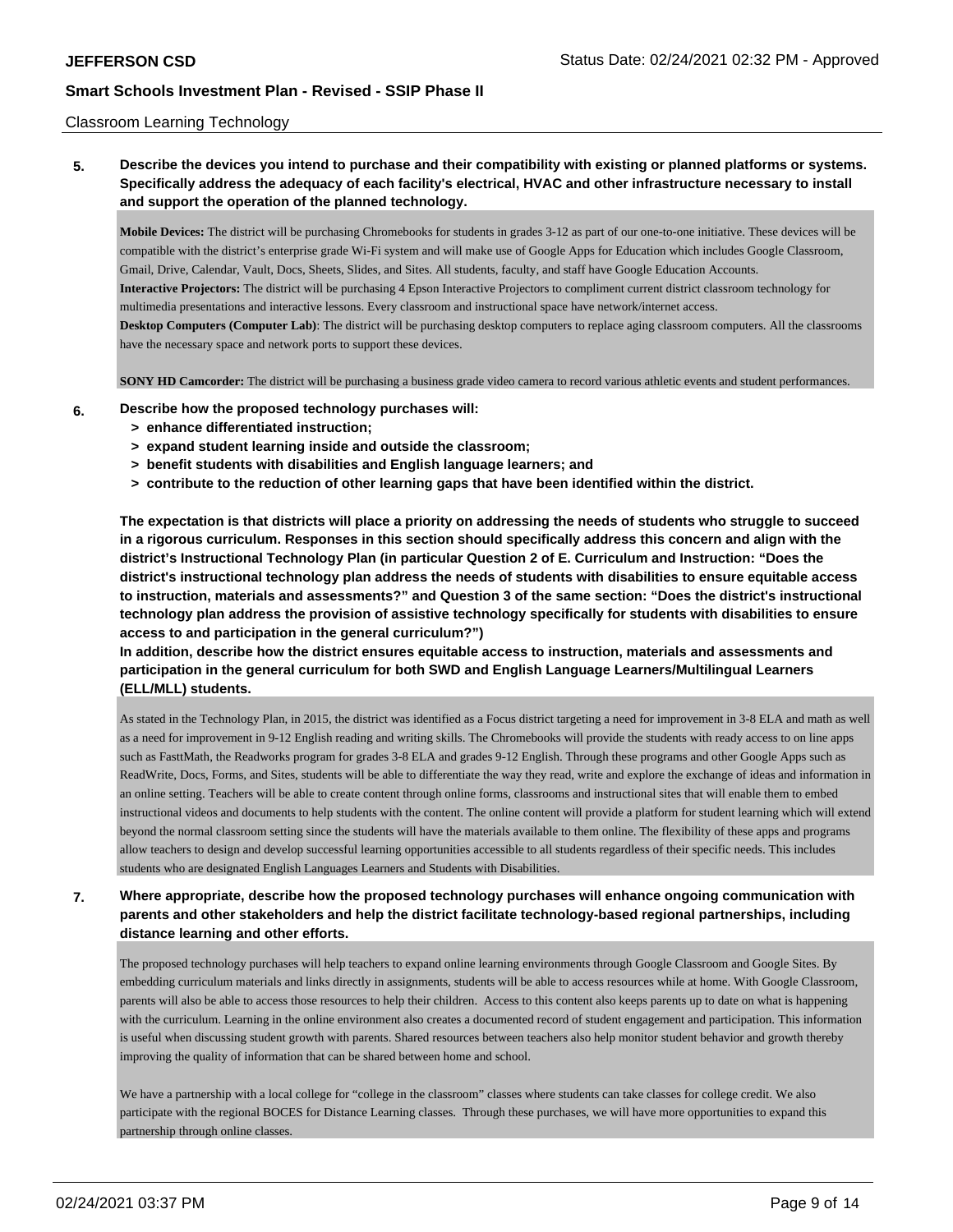### Classroom Learning Technology

**8. Describe the district's plan to provide professional development to ensure that administrators, teachers and staff can employ the technology purchased to enhance instruction successfully.**

**Note: This response should be aligned and expanded upon in accordance with your district's response to Question 1 of F. Professional Development of your Instructional Technology Plan: "Please provide a summary of professional development offered to teachers and staff, for the time period covered by this plan, to support technology to enhance teaching and learning. Please include topics, audience and method of delivery within your summary."**

The following platforms will be used to conduct professional development sessions:

The following platforms will be used to conduct professional development sessions:

- Workshops and Mini-Classes: We will conduct professional development during conference days. We typically start the year with two In-Service days and we will use some of this time for technology integration. Throughout the year, the Professional Learning Communities will assess data and recommend implementing professional development which also includes technology integration.
- Train the Trainer: We find that professional development is most effective when there are a variety of individuals who can provide "on the spot" professional development. To achieve this, we encourage teachers to become experts at various systems in the district and then provide assistance to staff when needed. As we integrate new technologies into the district through this plan, faculty and staff technology leaders will be trained so they can in turn provide support to their colleagues.
- New Faculty/Staff: Either the technology director or one of the staff "Train the Trainer" experts will provide professional development to the new staff on the use of the basics as well as new equipment introduced through this plan.
- Google Apps for Education: Faculty and staff will be trained in the use of Google Apps for Education for sharing and collaboration. Through this medium, documents can be shared with the staff related to IT Professional Development and they will also be able to collaborate with each other with "Best Practices."
- Outside Conferences and Workshops: Faculty and staff will be encouraged to participate in content specific professional development related to Technology Integration.
- **9. Districts must contact one of the SUNY/CUNY teacher preparation programs listed on the document on the left side of the page that supplies the largest number of the district's new teachers to request advice on innovative uses and best practices at the intersection of pedagogy and educational technology.**
	- $\boxtimes$  By checking this box, you certify that you have contacted the SUNY/CUNY teacher preparation program that supplies the largest number of your new teachers to request advice on these issues.

#### **9a. Please enter the name of the SUNY or CUNY Institution that you contacted.**

SUNY Oneonta

**9b. Enter the primary Institution phone number.**

(607) 436-2630

**9c. Enter the name of the contact person with whom you consulted and/or will be collaborating with on innovative uses of technology and best practices.**

Dr. Elaine Lawrence

**10. To ensure the sustainability of technology purchases made with Smart Schools funds, districts must demonstrate a long-term plan to maintain and replace technology purchases supported by Smart Schools Bond Act funds. This sustainability plan shall demonstrate a district's capacity to support recurring costs of use that are ineligible for Smart Schools Bond Act funding such as device maintenance, technical support, Internet and wireless fees, maintenance of hotspots, staff professional development, building maintenance and the replacement of incidental items. Further, such a sustainability plan shall include a long-term plan for the replacement of purchased devices and equipment at the end of their useful life with other funding sources.**

By checking this box, you certify that the district has a sustainability plan as described above.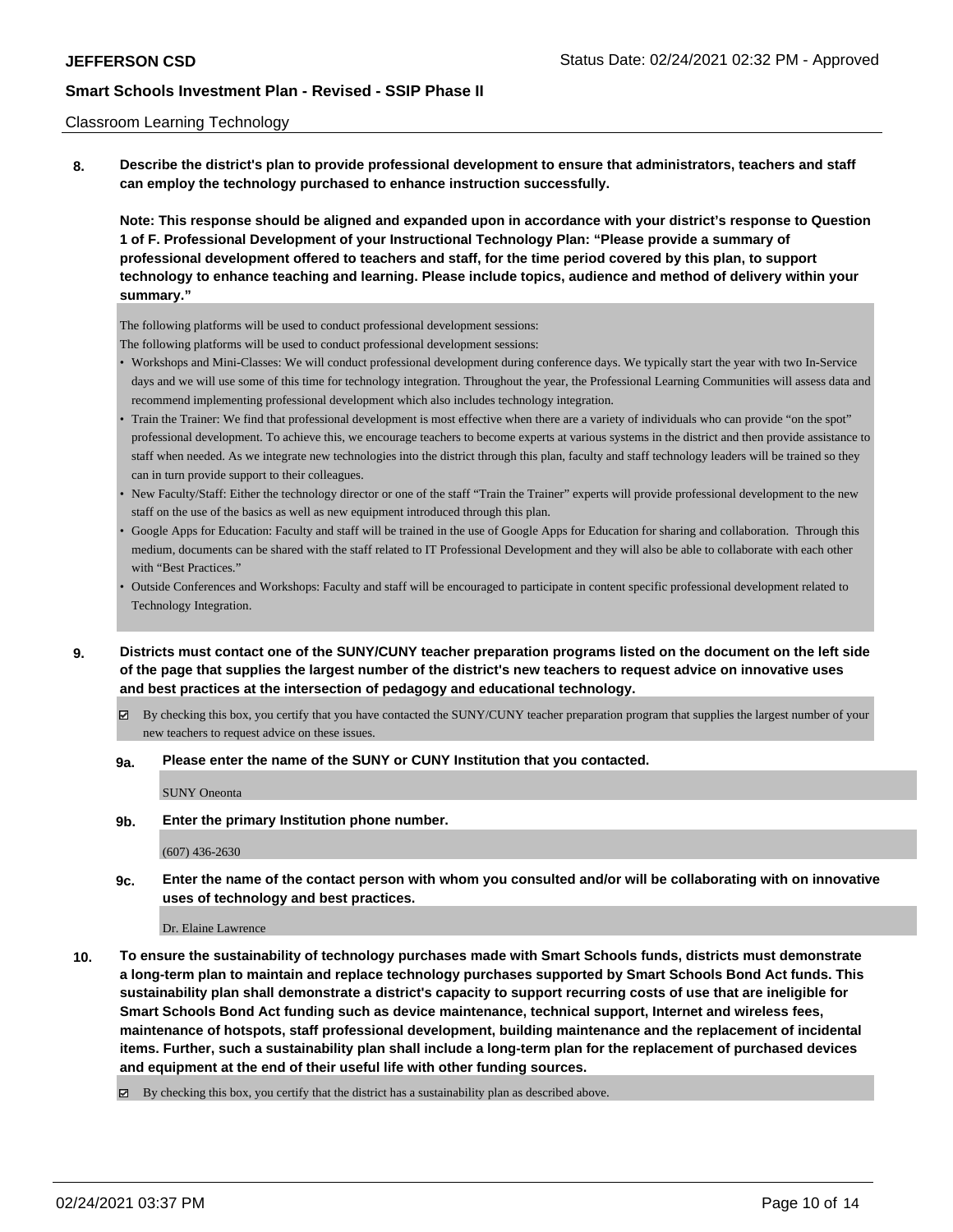Classroom Learning Technology

**11. Districts must ensure that devices purchased with Smart Schools Bond funds will be distributed, prepared for use, maintained and supported appropriately. Districts must maintain detailed device inventories in accordance with generally accepted accounting principles.**

By checking this box, you certify that the district has a distribution and inventory management plan and system in place.

## **12. Please detail the type, quantity, per unit cost and total cost of the eligible items under each sub-category.**

| Select the allowable expenditure | I Item to be Purchased           | Quantity       | Cost per Item | <b>Total Cost</b> |
|----------------------------------|----------------------------------|----------------|---------------|-------------------|
| type.                            |                                  |                |               |                   |
| Repeat to add another item under |                                  |                |               |                   |
| each type.                       |                                  |                |               |                   |
| <b>Laptop Computers</b>          | Chromebook                       | 155            | 250.00        | 38,750.00         |
| <b>Desktop Computers</b>         | <b>Desktop Computers</b>         | 5              | 1,500.00      | 7,500.00          |
| <b>Other Costs</b>               | Chromebook cases                 | 75             | 30.00         | 2,250.00          |
| <b>Other Costs</b>               | Chromebook cart                  |                | 1,000.00      | 1,000.00          |
| <b>Other Costs</b>               | Interactive projector            | $\overline{4}$ | 1,639.00      | 6,556.00          |
| <b>Other Costs</b>               | Interactive projector wall mount | 4              | 103.00        | 412.00            |
| <b>Other Costs</b>               | HD video                         |                | 2,063.00      | 2,063.00          |
|                                  |                                  | 245            | 6,585.00      | 58,531            |

### **13. Final 2014-15 BEDS Enrollment to calculate Nonpublic Sharing Requirement (no changes allowed.)**

|            | l Public Enrollment | Nonpublic Enrollment | <b>Total Enrollment</b> | Nonpublic<br>l Percentage |
|------------|---------------------|----------------------|-------------------------|---------------------------|
| Enrollment | 283                 |                      | 283.00                  | 0.00                      |

### **14. If you are submitting an allocation for Classroom Learning Technology complete this table.**

|                         | Public School Sub-Allocation | <b>Estimated Nonpublic Loan</b><br>Amount<br>(Based on Percentage Above) | <b>Estimated Total Public and</b><br>Nonpublic Sub-Allocation |
|-------------------------|------------------------------|--------------------------------------------------------------------------|---------------------------------------------------------------|
| Interactive Whiteboards | (No Response)                | 0.00                                                                     | 0.00                                                          |
| Computer Servers        | (No Response)                | 0.00                                                                     | 0.00                                                          |
| Desktop Computers       | 7.500.00                     | 0.00                                                                     | 7,500.00                                                      |
| Laptop Computers        | 38,750.00                    | 0.00                                                                     | 38,750.00                                                     |
| <b>Tablet Computers</b> | (No Response)                | 0.00                                                                     | 0.00                                                          |
| Other Costs             | 12,281.00                    | 0.00                                                                     | 12,281.00                                                     |
| Totals:                 | 58,531.00                    | 0                                                                        | 58,531                                                        |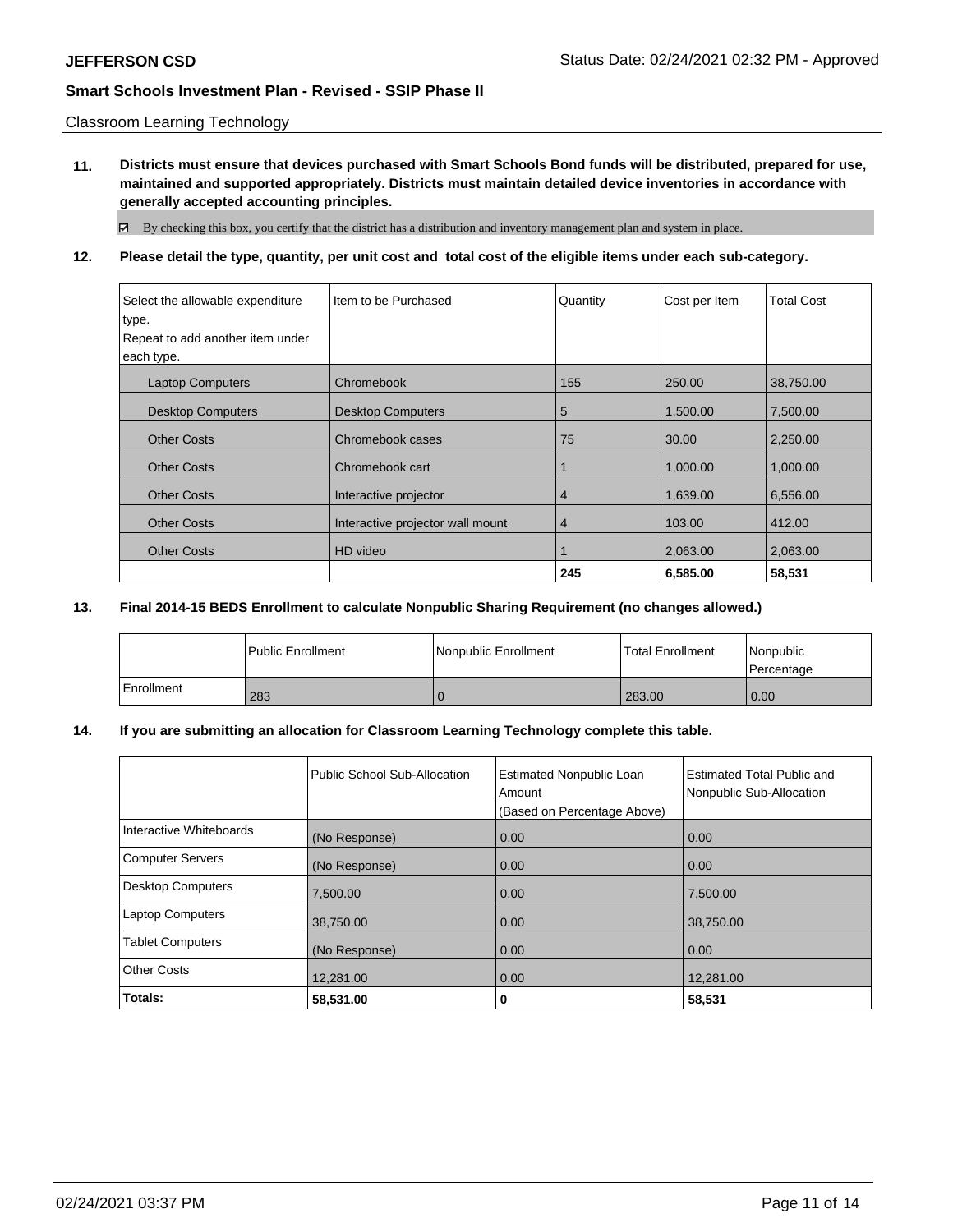### Pre-Kindergarten Classrooms

**1. Provide information regarding how and where the district is currently serving pre-kindergarten students and justify the need for additional space with enrollment projections over 3 years.**

(No Response)

- **2. Describe the district's plan to construct, enhance or modernize education facilities to accommodate prekindergarten programs. Such plans must include:**
	- **Specific descriptions of what the district intends to do to each space;**
	- **An affirmation that new pre-kindergarten classrooms will contain a minimum of 900 square feet per classroom;**
	- **The number of classrooms involved;**
	- **The approximate construction costs per classroom; and**
	- **Confirmation that the space is district-owned or has a long-term lease that exceeds the probable useful life of the improvements.**

(No Response)

**3. Smart Schools Bond Act funds may only be used for capital construction costs. Describe the type and amount of additional funds that will be required to support ineligible ongoing costs (e.g. instruction, supplies) associated with any additional pre-kindergarten classrooms that the district plans to add.**

(No Response)

**4. All plans and specifications for the erection, repair, enlargement or remodeling of school buildings in any public school district in the State must be reviewed and approved by the Commissioner. Districts that plan capital projects using their Smart Schools Bond Act funds will undergo a Preliminary Review Process by the Office of Facilities Planning.**

**Please indicate on a separate row each project number given to you by the Office of Facilities Planning.**

| Project Number |  |
|----------------|--|
| (No Response)  |  |
|                |  |

**5. Please detail the type, quantity, per unit cost and total cost of the eligible items under each sub-category.**

| Select the allowable expenditure | Item to be purchased | Quantity      | Cost per Item | <b>Total Cost</b> |
|----------------------------------|----------------------|---------------|---------------|-------------------|
| type.                            |                      |               |               |                   |
| Repeat to add another item under |                      |               |               |                   |
| each type.                       |                      |               |               |                   |
| (No Response)                    | (No Response)        | (No Response) | (No Response) | 0.00              |
|                                  |                      | U             | 0.00          |                   |

**6. If you have made an allocation for Pre-Kindergarten Classrooms, complete this table. Note that the calculated Total at the bottom of the table must equal the Total allocation for this category that you entered in the SSIP Overview overall budget.**

|                                          | Sub-Allocation |
|------------------------------------------|----------------|
| Construct Pre-K Classrooms               | (No Response)  |
| Enhance/Modernize Educational Facilities | (No Response)  |
| <b>Other Costs</b>                       | (No Response)  |
| Totals:                                  | 0.00           |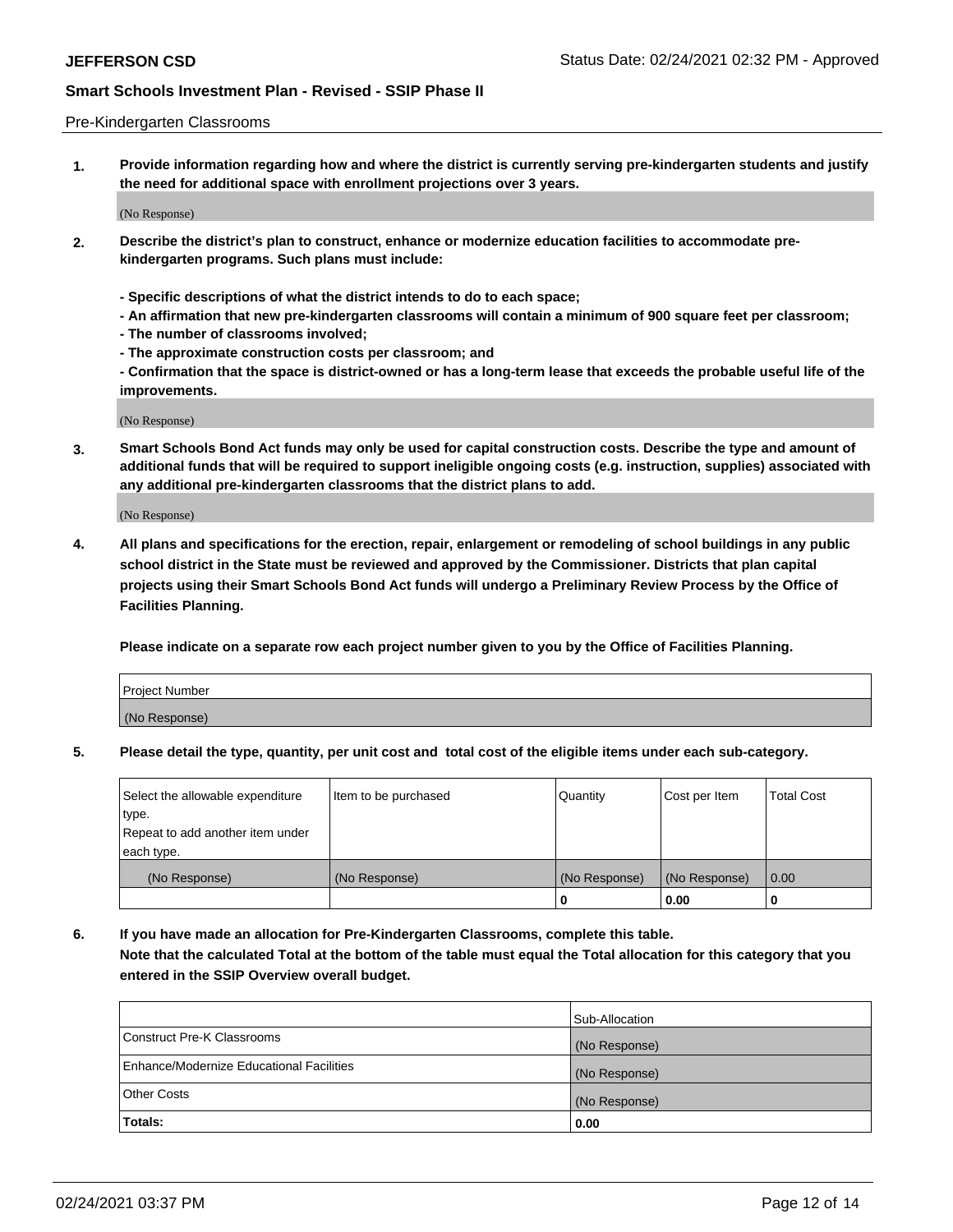Replace Transportable Classrooms

**1. Describe the district's plan to construct, enhance or modernize education facilities to provide high-quality instructional space by replacing transportable classrooms.**

(No Response)

**2. All plans and specifications for the erection, repair, enlargement or remodeling of school buildings in any public school district in the State must be reviewed and approved by the Commissioner. Districts that plan capital projects using their Smart Schools Bond Act funds will undergo a Preliminary Review Process by the Office of Facilities Planning.**

**Please indicate on a separate row each project number given to you by the Office of Facilities Planning.**

| Project Number |  |
|----------------|--|
|                |  |
|                |  |
|                |  |
| (No Response)  |  |
|                |  |
|                |  |

**3. For large projects that seek to blend Smart Schools Bond Act dollars with other funds, please note that Smart Schools Bond Act funds can be allocated on a pro rata basis depending on the number of new classrooms built that directly replace transportable classroom units.**

**If a district seeks to blend Smart Schools Bond Act dollars with other funds describe below what other funds are being used and what portion of the money will be Smart Schools Bond Act funds.**

(No Response)

**4. Please detail the type, quantity, per unit cost and total cost of the eligible items under each sub-category.**

| Select the allowable expenditure | Item to be purchased | Quantity      | Cost per Item | Total Cost |
|----------------------------------|----------------------|---------------|---------------|------------|
| ∣type.                           |                      |               |               |            |
| Repeat to add another item under |                      |               |               |            |
| each type.                       |                      |               |               |            |
| (No Response)                    | (No Response)        | (No Response) | (No Response) | 0.00       |
|                                  |                      | u             | 0.00          |            |

**5. If you have made an allocation for Replace Transportable Classrooms, complete this table. Note that the calculated Total at the bottom of the table must equal the Total allocation for this category that you entered in the SSIP Overview overall budget.**

|                                                | Sub-Allocation |
|------------------------------------------------|----------------|
| Construct New Instructional Space              | (No Response)  |
| Enhance/Modernize Existing Instructional Space | (No Response)  |
| Other Costs                                    | (No Response)  |
| Totals:                                        | 0.00           |